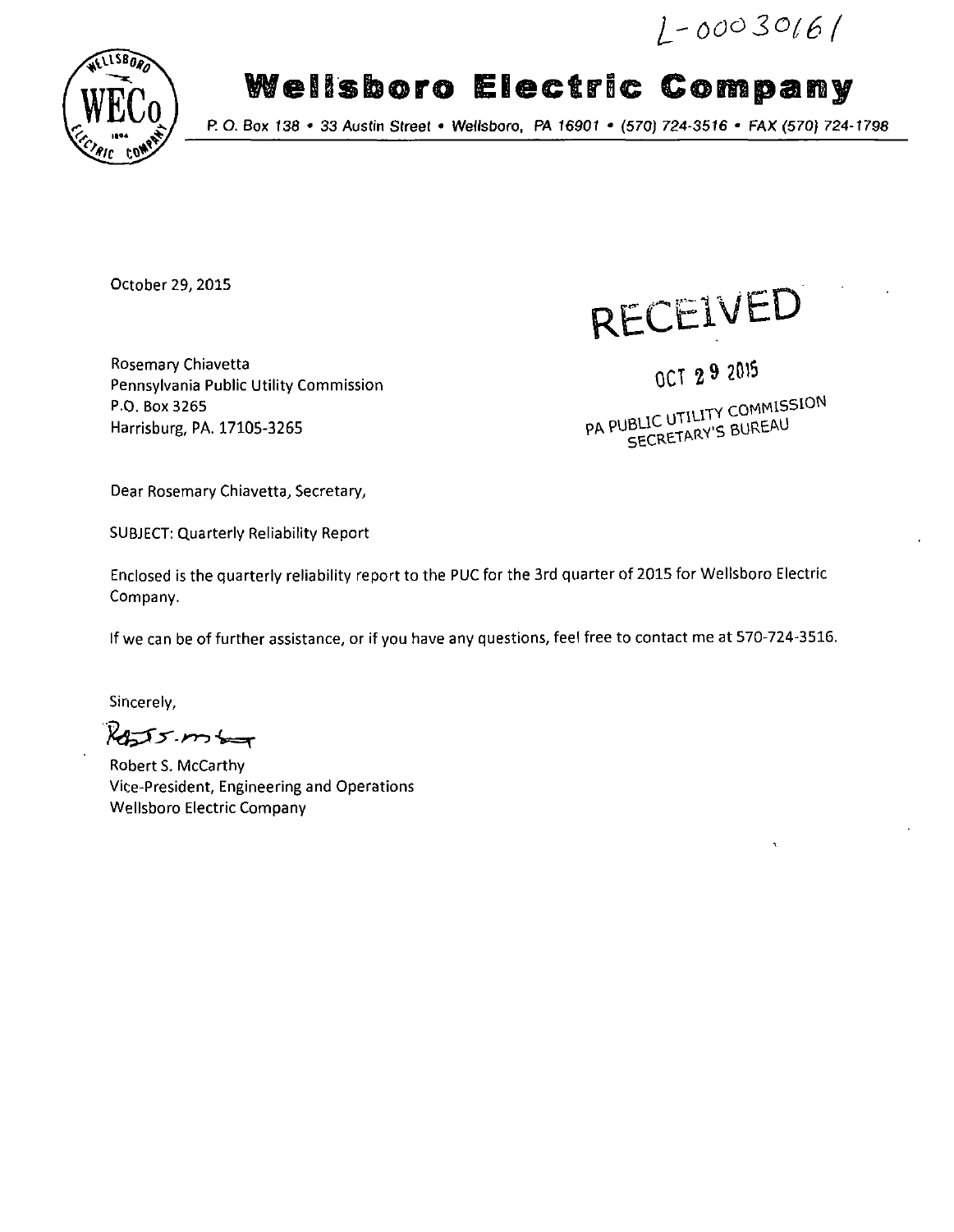## **WELLSBORO ELECTRIC COMPANY**

### QUARTERLY RELIABILITY REPORT 57.195 REPORTING REQUIREMENTS

Third Quarter 2015

July-September 2015



OCT 29 2015

SUBMITTED BY SECRETARY'S BUREAU PA PUBLIC UTILITY COMMISSION

ROBERT S. McCARTHY VICE-PRESIDENT, ENGINEERING AND OPERATIONS 570-724-3516

bobbvm@ctenterprises.orq

 $\bullet$ 

 $\hat{\textbf{v}}$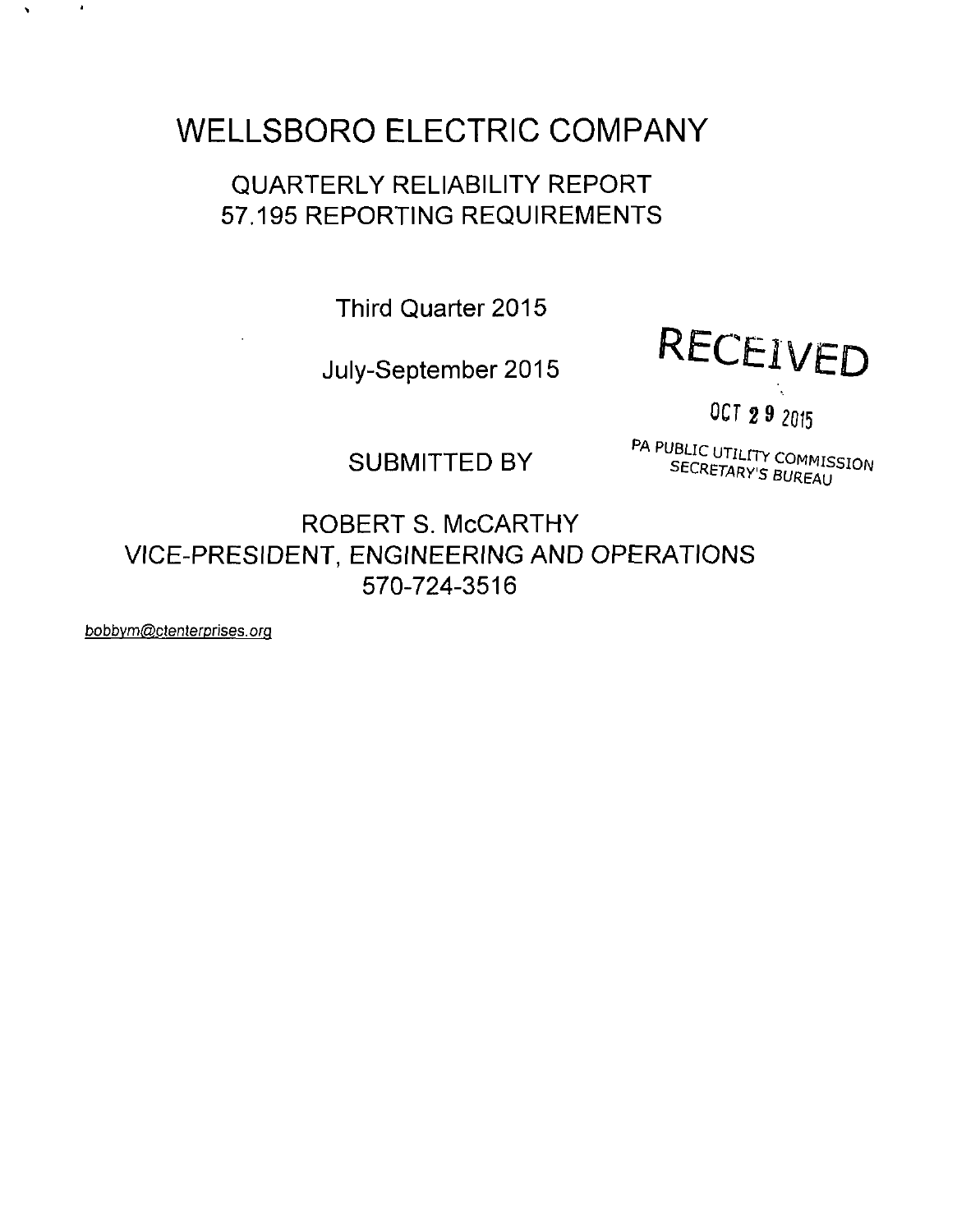57.195 Reporting Requirements Section (e) Item(2)

Roiling 12-Month reliability index values (SAIFI.CAIDI.SAIDI) for the EDC'S service territory for the receding quarter. The report shall include the data used in calculating the indices, namely the average number of customers served, the number of sustained customers interruptions, the number of customers affected, and the customer minutes of interruption.

#### **WELLSBORO ELECTRIC COMPANY**

#### **ROLLING TWELVE MONTH INTERRUPTION INDEXS**

#### **Third Quarter 2015**

| ----  |                      |              |
|-------|----------------------|--------------|
| SAIDI | $S$ $A$ $F'$<br>זורט | <b>CAIDI</b> |
| 82    | .14                  | -0           |

**ROLLING TWELVE MONTH STANDARD AS ESTABLISHED BY THE PUC** 

| <b>SAIDI</b> | <b>SAIFI</b> | CAIDI |
|--------------|--------------|-------|
| 278          | .66          | 167   |

#### **ROLLING THREE YEAR AVERAGE INTERRUPTION INDEXS**

| ≺AH<br>ונו |
|------------|
|            |

| SAIFI |  |
|-------|--|
| U.76  |  |

| CAIDI |  |
|-------|--|
| ્ર    |  |

#### **ROLLING THREE YEAR AVERAGE STANDARD AS ESTABLISHED BY THE PUC**

| <b>SAIDI</b> | SAIF' | CAIDI |
|--------------|-------|-------|
| 185          | .35   | 36    |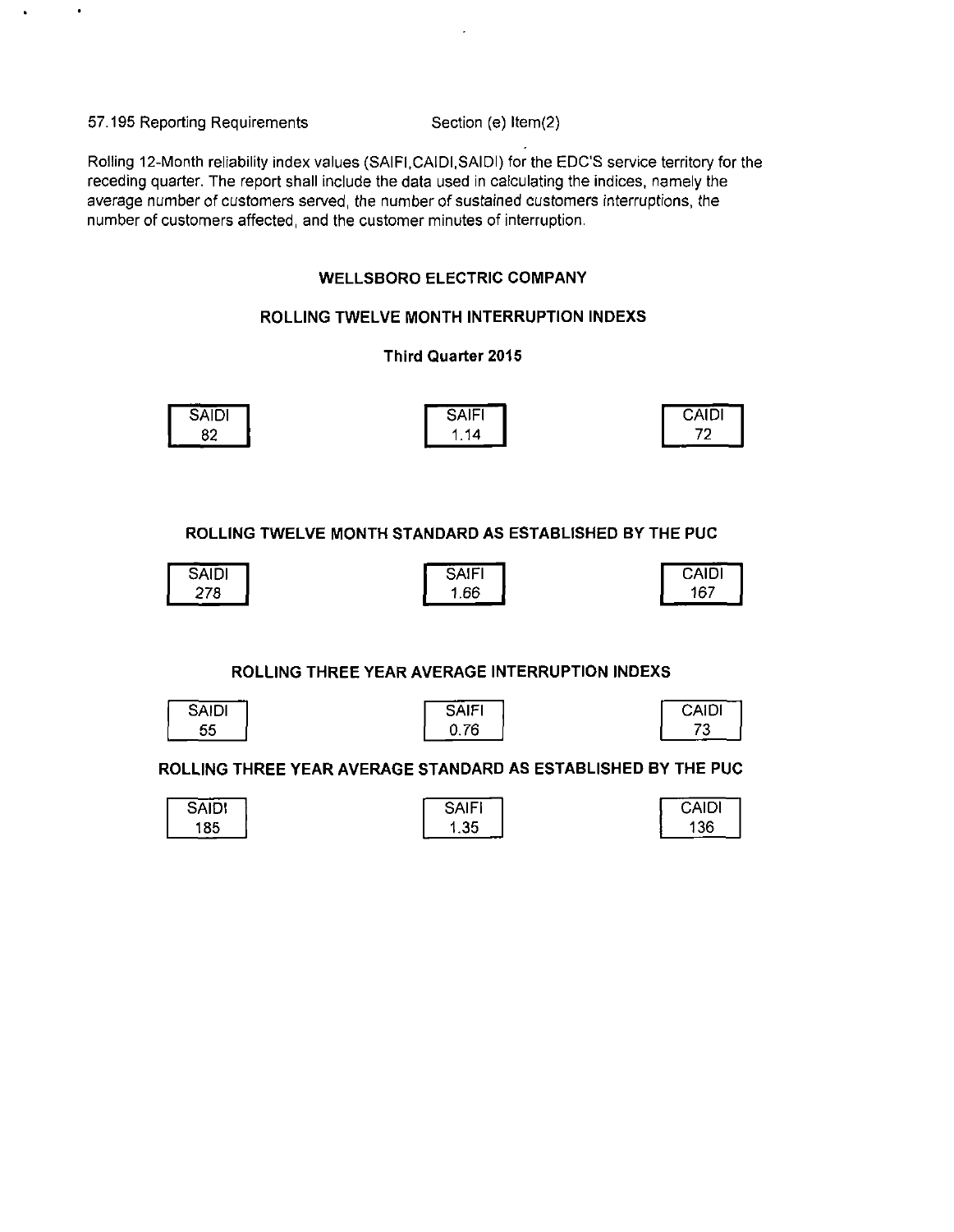| 57.195 Reporting Requirements<br><b>Wellsboro Electric Company</b> |          | Section (e) Item (2)       |              |  |  |
|--------------------------------------------------------------------|----------|----------------------------|--------------|--|--|
|                                                                    |          | <b>Relaibility Index</b>   | <b>SAIDI</b> |  |  |
| <b>Total Customer Minutes</b><br>Month                             |          | # Customers Served         |              |  |  |
| $Jan-15$                                                           | 824      | 6272                       |              |  |  |
| Feb-15                                                             | 291      |                            | 6272         |  |  |
| March -15                                                          | 8482     |                            | 6273         |  |  |
| 30309<br>April-15                                                  |          | 6280                       |              |  |  |
| 92293<br>May-15                                                    |          | 6283                       |              |  |  |
| 156423<br>June-15                                                  |          | 6286                       |              |  |  |
| 124829<br>July-15                                                  |          |                            | 6289         |  |  |
| 40097<br>Aug-15                                                    |          |                            | 6290         |  |  |
| 12055<br>Sept-15                                                   |          | 6293                       |              |  |  |
| 37777.8<br>Oct-14                                                  |          | 6269                       |              |  |  |
| 31755<br><b>Nov-14</b>                                             |          | 6266                       |              |  |  |
| 7548<br>Dec-14                                                     |          | 6272                       |              |  |  |
|                                                                    | 514104.3 | 75345                      |              |  |  |
|                                                                    |          | Average # Customers Served |              |  |  |

ROLLING TWELVE MONTH AVERAGE SAIDI INDEX **1981.88** 

 $\mathcal{L}_{\text{max}}$  and  $\mathcal{L}_{\text{max}}$ 

6279

 $\sim 40$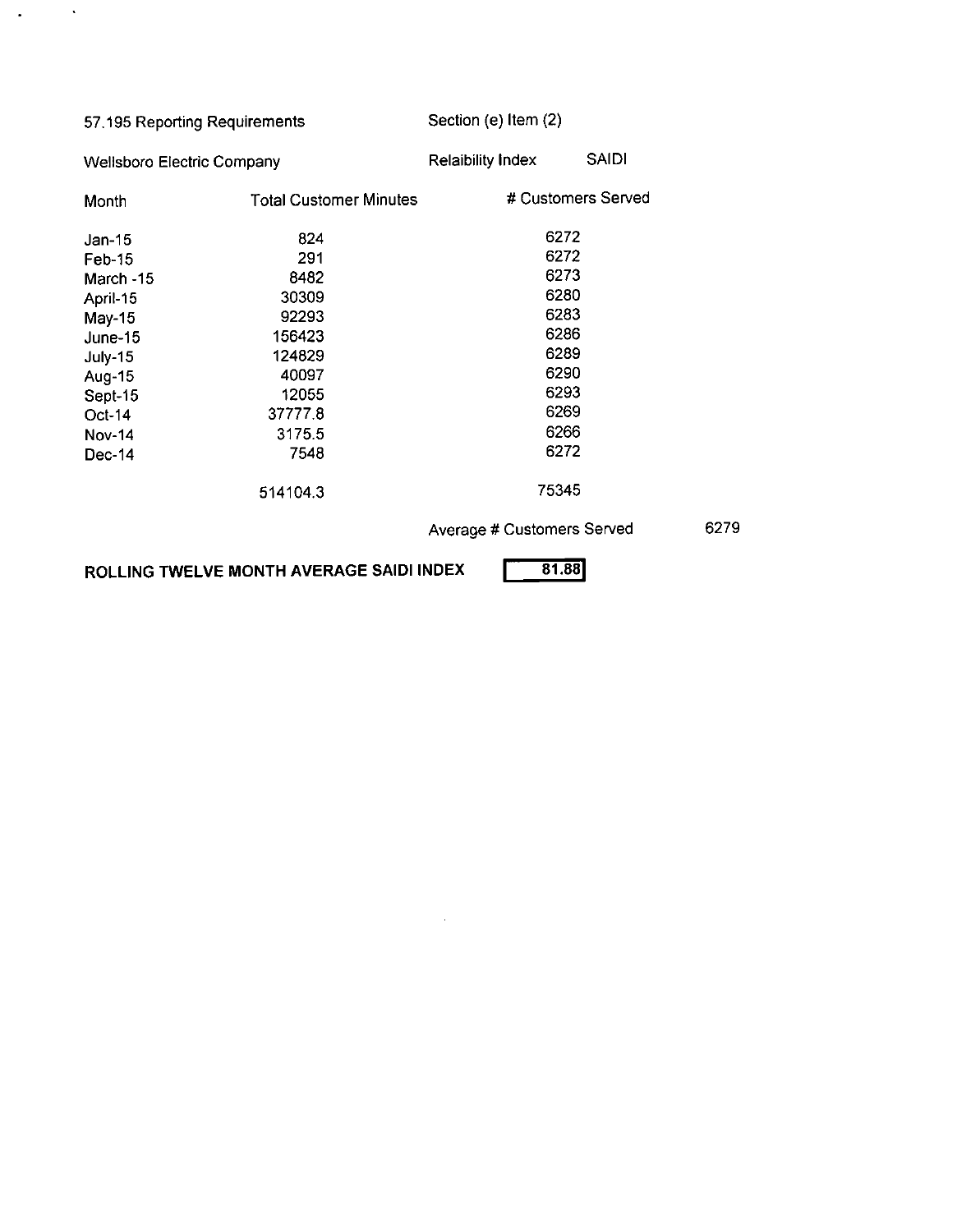| 57.195 Reporting Requirements<br><b>Wellsboro Electric Company</b> |             | Section (e) Item (2)     |              |  |  |
|--------------------------------------------------------------------|-------------|--------------------------|--------------|--|--|
|                                                                    |             | Reliability Index        | <b>SAIFI</b> |  |  |
| Month                                                              | # Customers | # Customers              |              |  |  |
|                                                                    | Interrupted | Served                   |              |  |  |
| Jan-15                                                             | 23          | 6272                     |              |  |  |
| Feb-15                                                             | 6           | 6272                     |              |  |  |
| March-15                                                           | 92          | 6273                     |              |  |  |
| April-15<br>293                                                    |             |                          | 6280         |  |  |
| $May-15$<br>886                                                    |             | 6283                     |              |  |  |
| June-15                                                            | 1498        | 6286                     |              |  |  |
| July-15                                                            | 1561        | 6289                     |              |  |  |
| Aug-15                                                             | 1201        | 6290                     |              |  |  |
| Sept-15                                                            | 348         | 6293                     |              |  |  |
| Oct-14<br>831                                                      |             | 6269                     |              |  |  |
| <b>Nov-14</b>                                                      | 310         | 6266                     |              |  |  |
| $Dec-14$                                                           | 108         | 6272                     |              |  |  |
|                                                                    | 7157        | 75345                    |              |  |  |
|                                                                    |             | Average Customers Served | 6279         |  |  |

**Rolling Twelve Month Average SAIFI Index 1.14** 

 $\lambda_{\rm{max}}=2$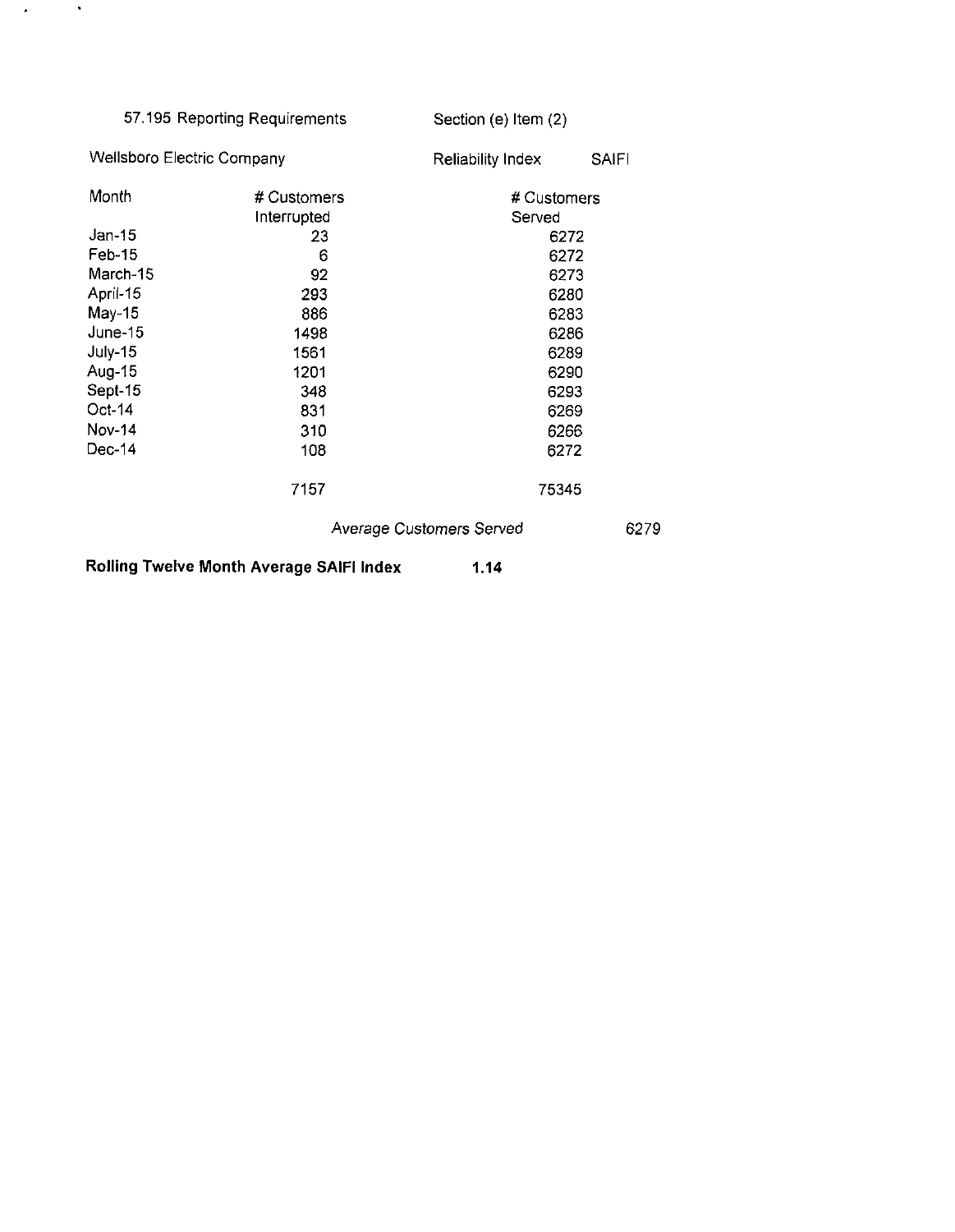### 57.195 Reporting Requirements

 $\sim$   $\sim$ 

 $\hat{\textbf{z}}$ 

 $\ddot{\phantom{a}}$ 

Section(e) Item (2)

 $\ddot{\phantom{a}}$ 

 $\ddot{\phantom{a}}$ 

÷,

| <b>Wellsboro Electric Company</b>        | <b>Relaibility Index</b>                | <b>CAIDI</b>               |
|------------------------------------------|-----------------------------------------|----------------------------|
| Month                                    | <b>Total Customer</b><br><b>Minutes</b> | # Customers<br>Interrupted |
| Jan-15                                   | 824                                     | 23                         |
| Feb-15                                   | 291                                     | 6                          |
| March-15                                 | 8482                                    | 92                         |
| April-15                                 | 30309                                   | 293                        |
| May-15                                   | 92293                                   | 886                        |
| June-15                                  | 156423                                  | 1498                       |
| <b>July-15</b>                           | 124829                                  | 1561                       |
| Aug-15                                   | 40097                                   | 1201                       |
| Sept-15                                  | 12055                                   | 348                        |
| $Oct-14$                                 | 37777.8                                 | 831                        |
| Nov-14                                   | 31755                                   | 310                        |
| $Dec-14$                                 | 7548                                    | 108                        |
|                                          | 514104.3                                | 7157                       |
| Rolling Twelve Month Average CAIDI Index | 71.83                                   |                            |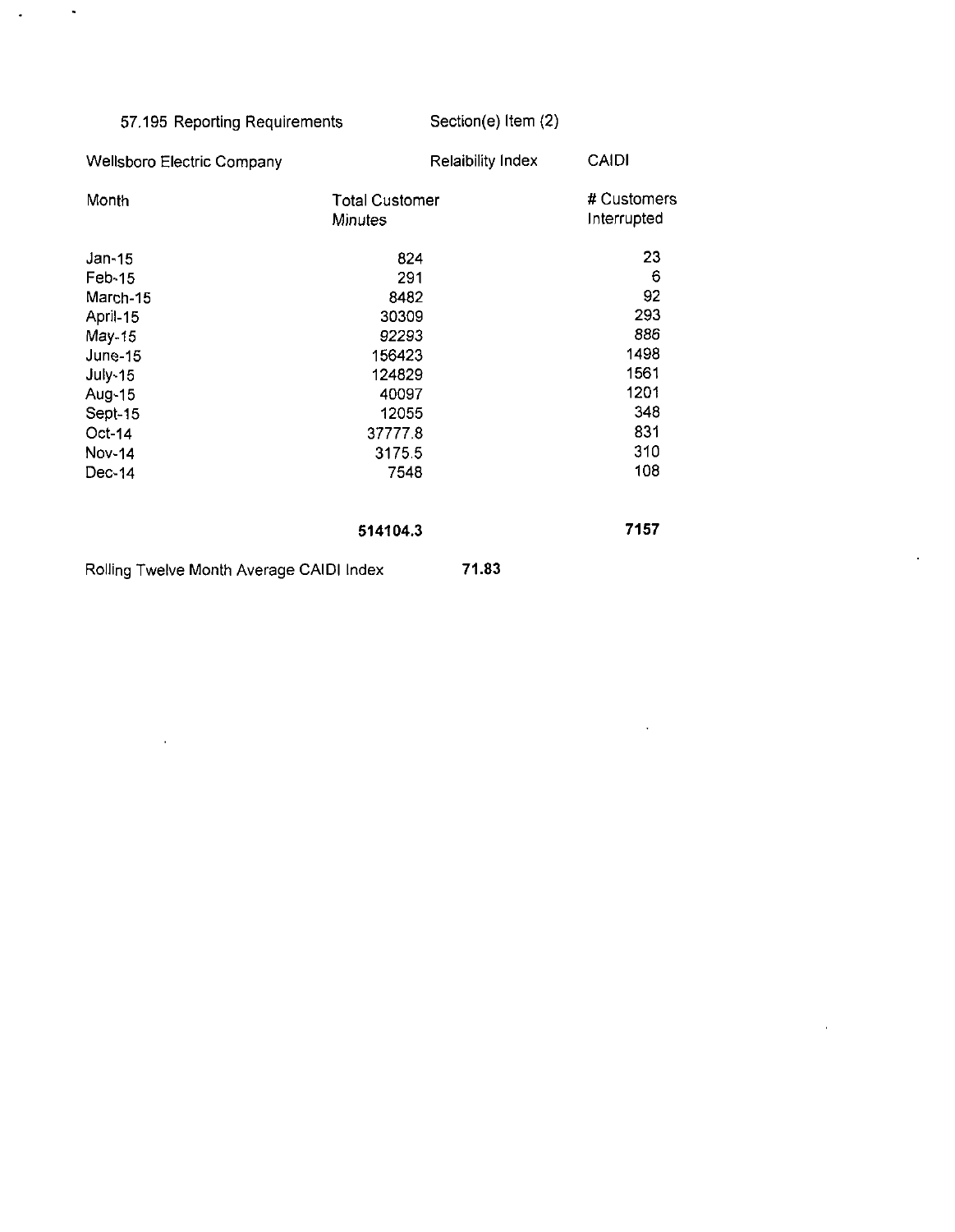#### 57.195 Reporting Requirements Section (e) Item (1)

A description of each major event that occurred during the preceding quarter including the time and duration of the event, the number of customers affected, the cause of the event and any modified procedures adopted in order to avoid or minimize the impact of similar events in the future.

| <b>Date</b> | Time of<br>Event | Time<br><b>Restored</b> | # Cust<br><b>Affected</b> | Cause                                       |           |
|-------------|------------------|-------------------------|---------------------------|---------------------------------------------|-----------|
| 7/27/2015   | 12:22            | 17:57                   | 6020                      | Dump Truck caught phone line and broke pole | (Pending) |
| 9/8/2015    | 5:13             | 6.38                    | 6101                      | Loss of Power Supply                        | (Pending) |

 $\mathbf{r}$ 

 $\mathbf{r}$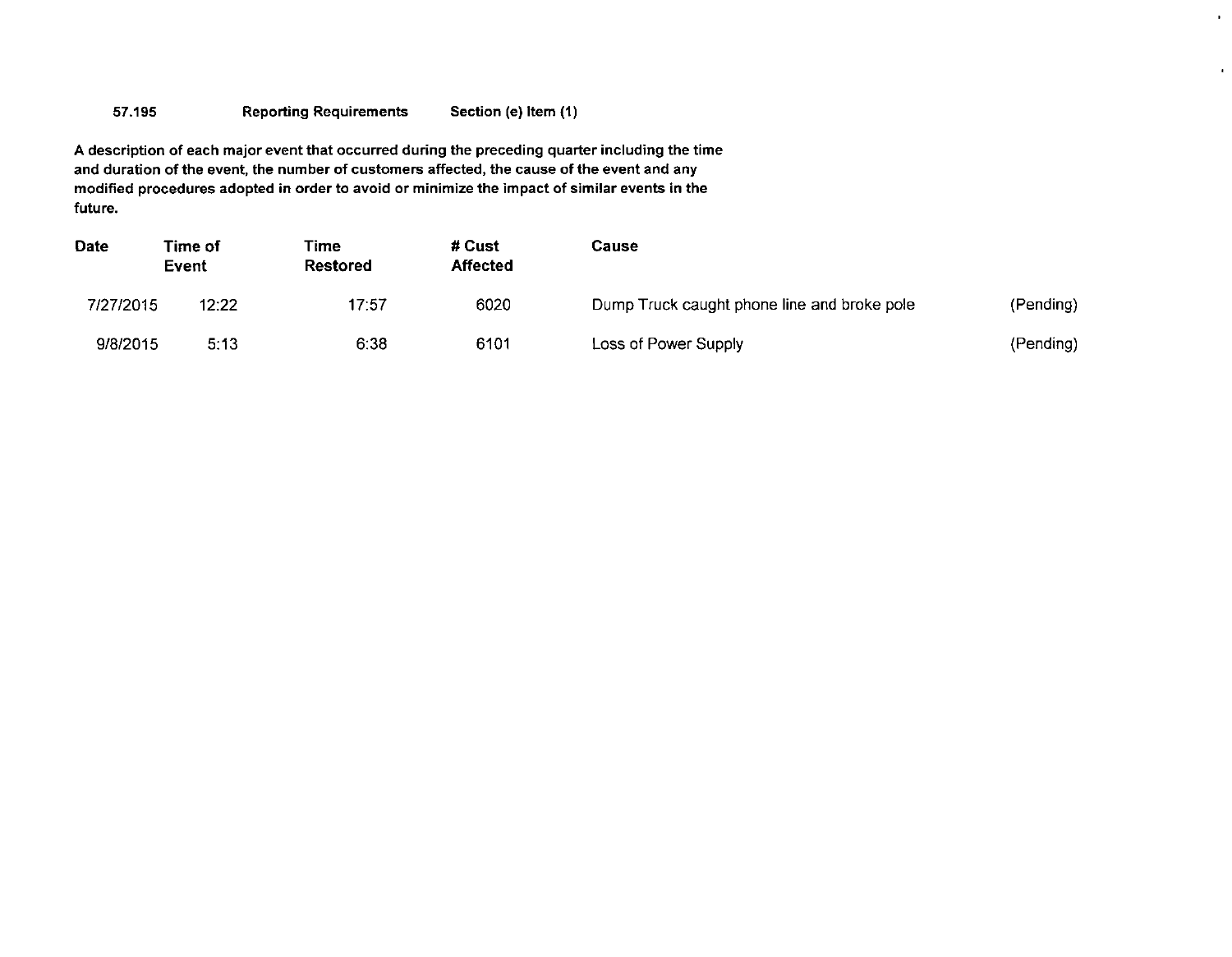The following programs and procedures are in place at Wellsboro Electric in an attempt to control outages. Animal related outages accounted for 40.5% of the total for this reporting period, Wellsboro has had a animal cover-up program in place for the last several years, our policy is to install an insulated animal guard on each pole mount distribution transformer that is installed, we review outage data in an attempt to find customers or a particular area that is experiencing multiple outages from animal contacts and placing animal guards at these location, also at the time we install animal guards, we also install an insulated lead wire from the transformer to the cutout and or line. All new transformers on our 12 kV system is an internally fused transformer thus preventing the need to install a fused cutout and one less piece of equipment to cover up and maintain. Equipment failures accounted for 17.8% of our outages for this period, due mainly to the failure of porcelian cutouts, Wellsboro no longer uses this style of cutout. All new cutouts are the polymer type, it is our policy to change any porcelain cutout that is on any pole that the crews work on.

Outage data is reviewed and areas that have had multiple outages from failed cutouts will either be inspected more frequently or may have a cutout replacement program issued for the area. Tree contact accounted for 28.6% of the outages, broken down by the following, On ROW 4.3% Off ROW 24.3%. Unknown outages accounted for 2.2% of the outages for this period.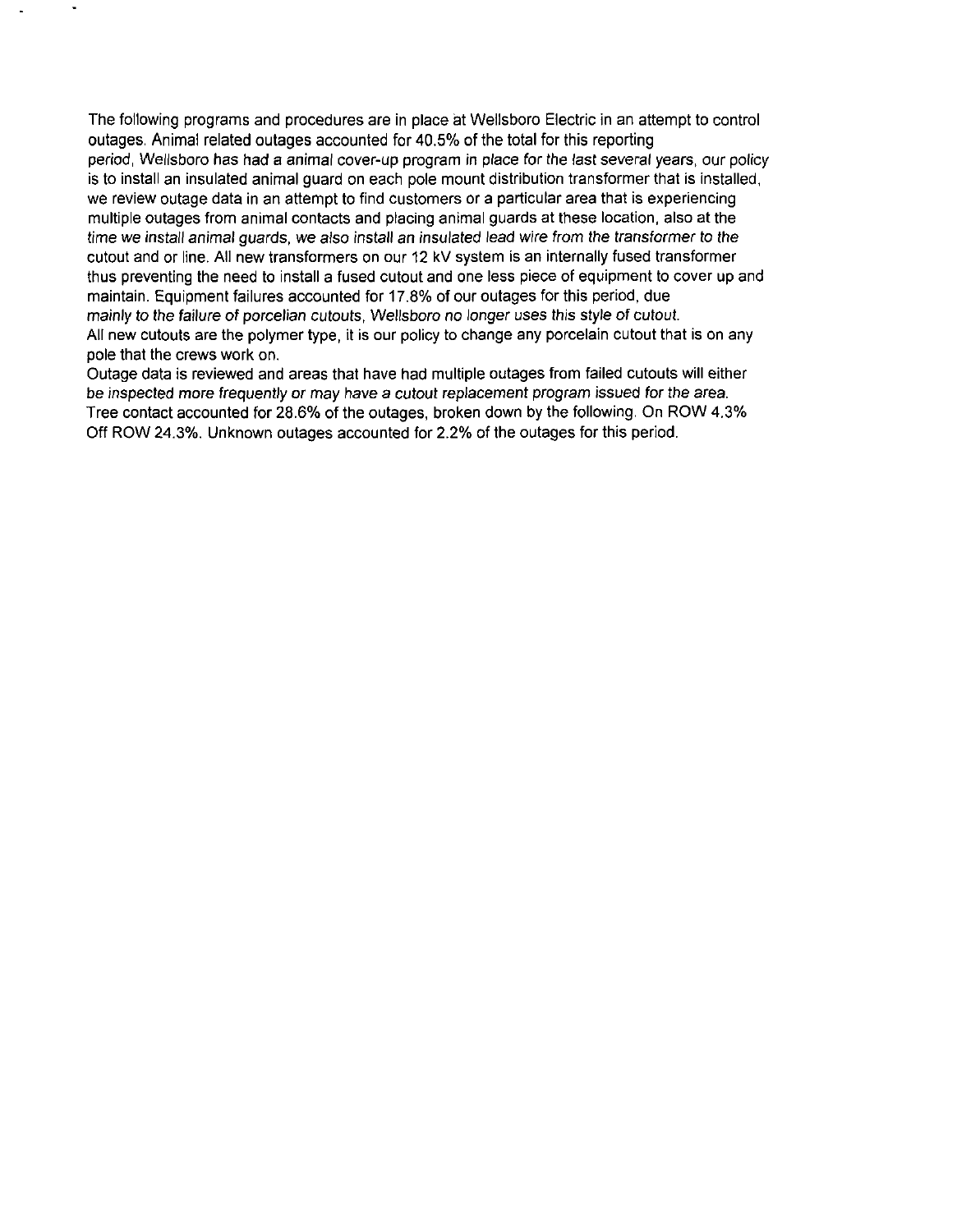#### 57.195 Reporting Requirements Section (e) Item (5)

 $\sim 10^{-1}$   $\sim$ 

 $\sim$ 

A rolling 12-month breakdown and analysis of outage causes during the receding quarter including the number and percentage of service outages, the number of customers interrupted, and customer interruption minutes catergorized by outage cause such as equipment failure, animal contact, tree related, and so forth. Proposed solutions to indentified service problems shall be reported.

| Outage                     |             |         |                |            |
|----------------------------|-------------|---------|----------------|------------|
| Cause                      | # Customers | # of    | Customer       | Percentage |
|                            | Affected    | Outages | <b>Minutes</b> | of Outages |
| Animals                    | 2508        | 75      | 147485         | 40.5%      |
| Vehicles                   | 193         | 2       | 1568           | 1.1%       |
| Decay                      | 0           | 0       | 0              | 0.0%       |
| Dig-in                     | 0           | 0       | 0              | 0.0%       |
| <b>Electrical Overload</b> | 0           | 0       | 0              | 0.0%       |
| <b>Equipment Failure</b>   | 414         | 33      | 55250          | 17.8%      |
| Fire                       | 0           | 0       | 0              | 0.0%       |
| ice, Sleet, Frost          | 0           | 0       | 0              | $0.0\%$    |
| Lightning                  | 39          | 8       | 2269           | 4.3%       |
| <b>Public Contact</b>      | 38          | 9       | 1880           | 4.9%       |
| Power Supplier             | 0           | 0       | 0              | 0.0%       |
| Phone/Cable Co             | 0           | 0       | 0              | 0.0%       |
| Rain                       | 0           | 0       | 0              | 0.0%       |
| <b>Trees</b>               | 0           | 0       | ٥              | 0.0%       |
| Tree, On R.O.W.            | 33          | 8       | 4178           | 4.3%       |
| Tree, Off R.O.W.           | 1674        | 45      | 319072         | 24.3%      |
| <b>Unknown Cause</b>       | 17          | 4       | 101            | 2.2%       |
| Vandalism                  |             |         |                |            |
| Wind                       | 57          | 1       | 9504           | 0.5%       |
|                            | 4973        | 185     | 541307         | 100.00%    |